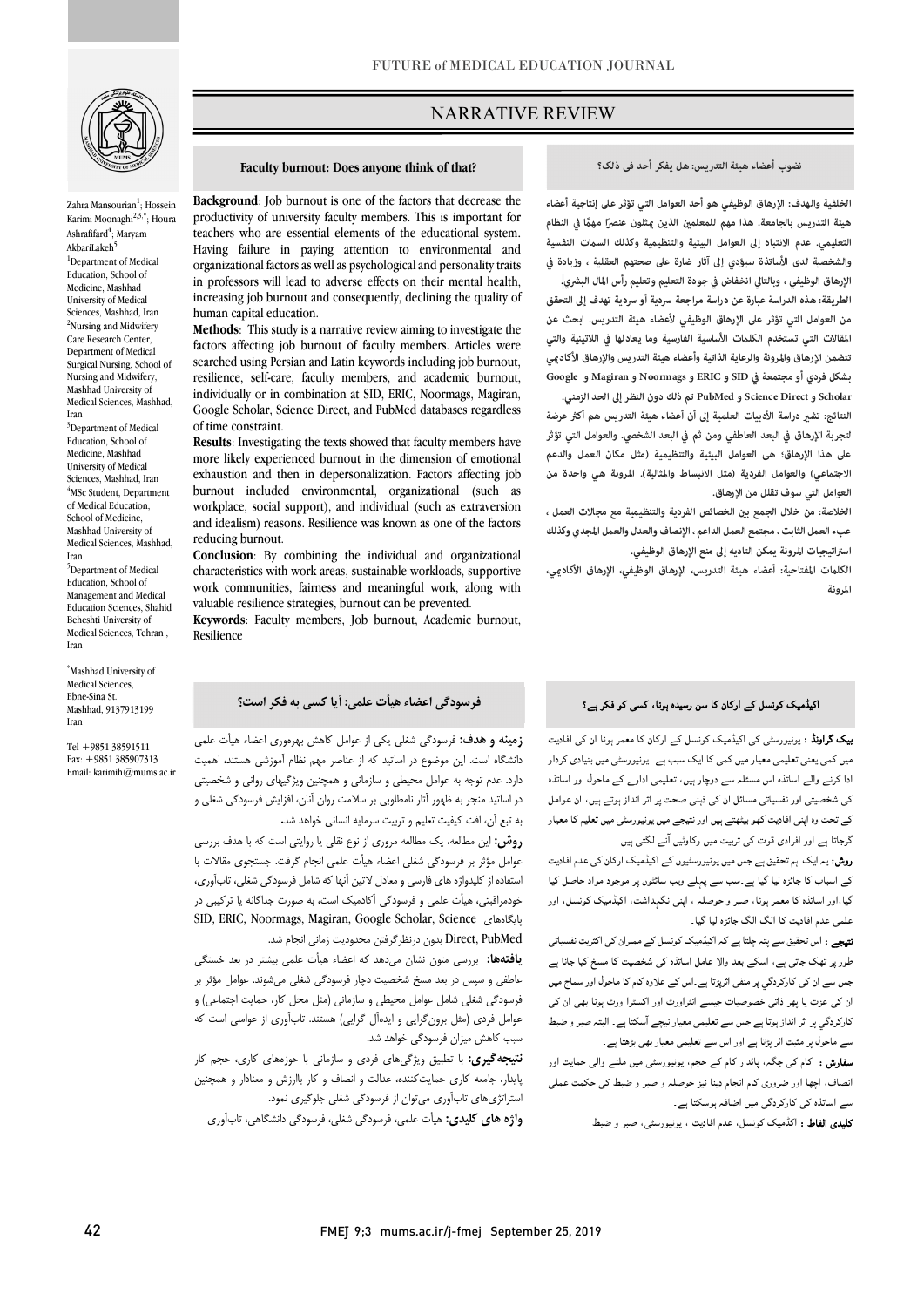## **INTRODUCTION**

Education fosters talents and creativity, increases people's production capacity in the community, and leads to more income as well as increased capacity for future utility. Education is a foundation for change and development, and as the knowledge and skills of the workforce increase, as a result of investing in education, the facilities and capacities needed to achieve a modern and developed society will be facilitated (1).

Because of its special cultural, social, and political role, universities have always been important sources of all developments and responsive to the current and future needs of society, including the production and dissemination of knowledge, the training of specialized human forces with reasonable social behaviors, and the provision of specialized services. If a country wants to get in the way of development, universities will be the starting point for that path (2).

Although educational conditions and facilities are one of the factors influencing the process of teaching and learning, there is no doubt that human resources and especially university professors are as the most important elements of the educational system for success in achieving educational goals by controlling different variables and providing better learning conditions, while enabling some changes in learners. Professors play the greatest role in improving the quality of higher education and the training of specialist human resources that build a successful and developed community or a backward and unsuccessful society (3, 4). The competences and abilities of the faculty members can help learners to grow physically, mentally, emotionally, socially, and spiritually (5).

Faculty members are the largest resources of universities and form the main body of any university. Professors, as one of the pillars of student education and training, have effective role in promoting community health since they can influence thousands of people with their ideas. Preservation and scientific promotion of faculty members is one of the most important factors in evaluating specific performance indices of each university and its realization produces better results in the outputs of this system. Attention to high level documents, including the country's comprehensive scientific plan, makes the preservation and promotion of university faculty members even more important (6).

In their study, Hakanen et al. (2006) concluded that job demands (including student incivility, high workloads, and poor physical work environment) were positively associated with job burnout and ill-health, while job resources (including job control, access to information, supervisory support, social climate, and creativity in universities) were positively associated with employment and organizational commitment and negatively related to job burnout. In addition, symptoms of burnout had a negative relationship with organizational commitment and a positive relationship with ill health. On the other hand, their findings showed that lack of important job resources to meet job demand may be associated with burnout, which may further undermine performance and lead to less organizational commitment.

 poor job resources are directly associated with burnout and indirectly related to lower levels of work engagement. Job resources increase the motivation, commitment, and persistence of teachers in the teaching profession, while it also reduces the incidence of job burnout (7). The importance of losing more resources reflects the fact that

 above, it seems that disregarding the psychological and personality traits of professors may lead to undesirable effects on their mental health, increased job burnout, and education. Therefore, understanding of burnout and its causes helps faculty members and educational managers to prevent this problem and its consequences. Given the importance of the role of professors mentioned consequently a decline in the quality of human capital

# **METHODS**

 This study is a narrative review performed in November, 2018 and aimed to investigate the factors affecting job burnout of faculty members. The results of the present study are based on articles published in national and international keywords including job burnout, resilience, self-care, faculty members, and academic burnout, individually or in combination at SID, ERIC, Noormags, Magiran, Google Scholar, Science Direct, PubMed databases regardless of time in the title and abstract of articles and exclusion criteria were research content unrelated to the purpose of this study, articles that included faculty members but had not included job burnout, and articles that had investigated job burnout studies were found from which 112 abstracts were studied after a review of the titles. Then, 96 articles were thoroughly studied and finally 32 studies that had the highest correlation with job burnout among faculty members were carefully reviewed (Figure 1). journals. Articles were searched using Persian and Latin limit. Inclusion criteria for the study consisted of keywords in other professions. In the initial search, a total of 545

## **RESULTS**

 Examination of the literature showed that faculty members are more likely to experience burnout in the emotional depersonalization dimension  $(8, 9)$ . Arefi et al.  $(2010)$   $(11)$  studied 156 faculty members at Shahid Beheshti University and indicated that about half of the faculty members felt they faced individual inadequacy in their jobs. exhaustion dimension (8–10) and then in the

 different studies included: physical exhaustion, emotional exhaustion, helplessness, moodiness, anxiety, depression, guilt, alcohol and drug abuse, lack of confidence, withdrawal from co- According to a study by Korczak et al. (2010) (16), professors have negative attitudes toward their job and find it boring. Exhaustion in the physical dimension is characterized by pain or problems in the stomach and intestine, while experiencing all their energy is wasted totally and they do not have the necessary and sufficient power. They may develop a Symptoms of burnout which have been emphasized in sleep problems, physical symptoms, workers, concentration reduction, and pessimism (12-15). problems in the emotional dimension makes them feel that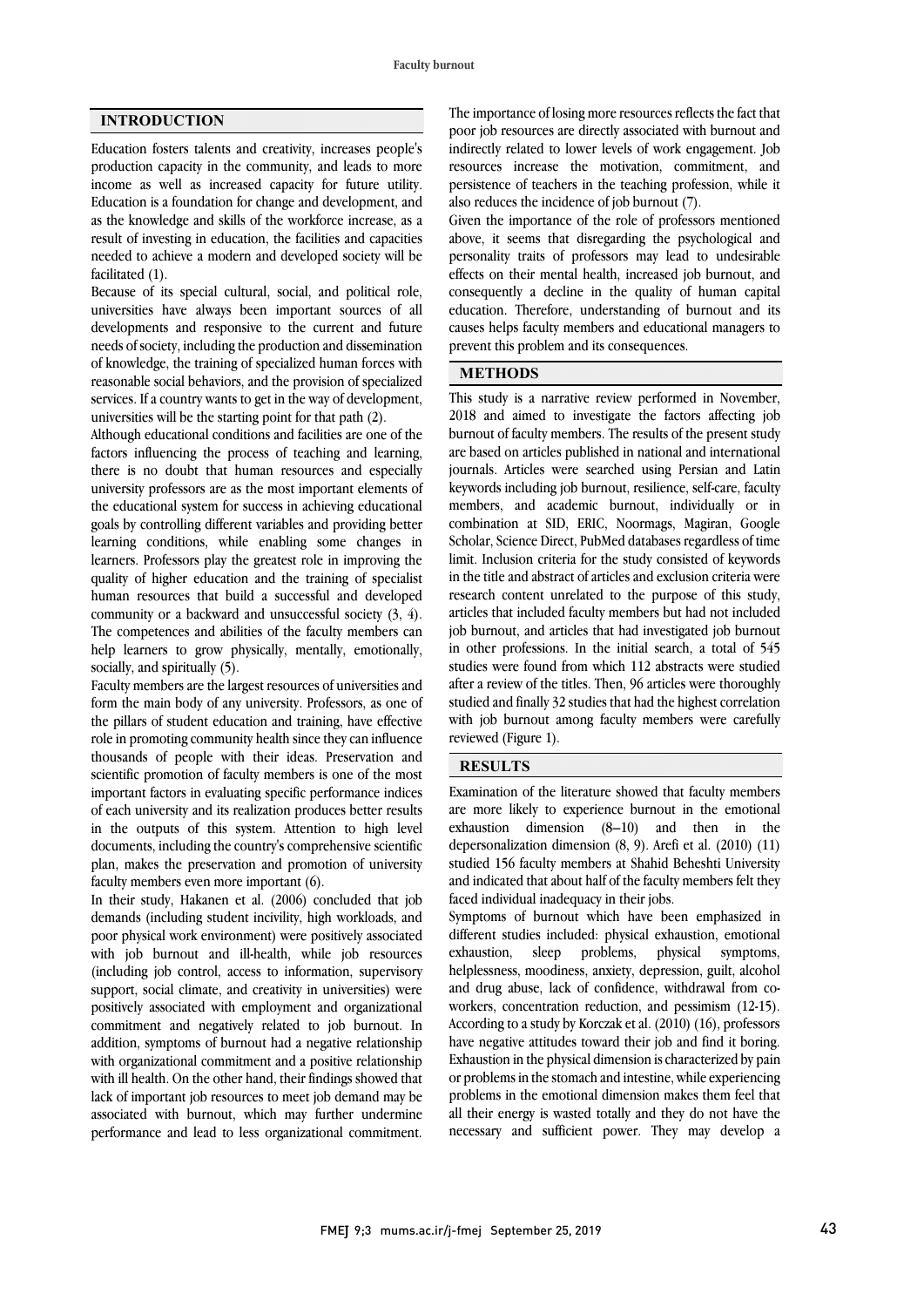

 pessimistic attitude toward their workplace and colleagues and withdraw from others, lose their concentration, attention, and creativity.

#### **Environmental and organizational factors:**

 Studies show that there is a significant relationship between job characteristics including workplace (17), physical conditions of teaching, (18) income (17, 19, and 20), and burnout. Job demands (such as workload, job characteristics, and value conflict) also influence job burnout (20). Olivaresambiguity are positively related to job burnout. People who have no problems with managers and co-workers have less emotional exhaustion as well as less job burnout (18). There is also a significant relationship between curriculum features are satisfied with the curriculum show less job burnout (18). Another factor affecting burnout is lack of social support (20, Faúndez et al (2014) (21) stated that job conflict and job and student characteristics with job burnout. Teachers who 22).

 Studies examining the relationship between work experience work experience will suffer more job burnout (23, 24) due to higher levels of emotional exhaustion and depersonalization compared to those with more work experience (23). A study by Koruklu et al. (2012) (18) showed that teachers with more work experience were more<br>likely to suffer ich burnout and burnout have primarily reported that people with less likely to suffer job burnout.

 Studies have shown that stress is one of the risk factors for burnout (19, 20, 22, 25-27). Factors affecting the stress include change in health care financing, health centers traditional roles, as well as shifting academic education, which will in turn make faculty members involved in contextual competitions in their basic or clinical research. merging, and ownership. This leads to changes in physicians' changes in teaching methods, the increasing number of learners, increasing attention to learners' competence, and increasing expectations for the development of inter- professional learning opportunities (19). Students' burnout of medical educators (27). Out-of-work stressors (e.g. stressors in the family and lack of support) will also lead Other factors affecting the stress include innovations and destructive behaviors also lead to increased stress and to more job burnout (20).

 According to Skovholt (2011) (12) the most important risk factors for burnout are:

- *1. Excessive workload*
- *2. Lack of control on job conditions*
- *3. Insufficient rewards*
- *4. Disintegration of business community*
- *5. Lack of justice*
- *6. Conflict of values*
- *7. Individual – profession incompatibility*

#### **Individual factors:**

 Studies show that there is a significant relationship between personality traits and job burnout (20, 28, and 29). Neuroticism, extraversion, and conscience are associated with all three dimensions of burnout (28). From the personality point of view, those with less endurance, lower attribute achievements and successes to external factors rather than their activities and efforts) are at risk of burnout more than other people. Similarly, individuals with high expectations and idealistic occupational attitudes are at also associated with burnout  $(20)$ . In a study by Abdulghafour et al. (2011) (17), the results showed a significant relationship between nationality and job burnout. A number of studies have reported that there is a significant however, with decreasing levels of resilience job burnout self-esteem, and an external control area (meaning that they greater risk of burnout (29). Motivation and optimism are negative relationship between burnout and resilience; decreases as well (30, 31).

 The majority of studies have reported that burnout is higher in men than in women  $(17, 18, 24)$ , and this difference is individual performance (18). A number of researchers also found that burnout was higher in women than in men (10, 23), with differences associated with the dimensions of small number of studies also found that gender had no<br>small number of studies also found that gender had no most affected by emotional exhaustion (17) and decreased emotional exhaustion (10, 23) and depersonalization (23). A significant effect on job burnout (11).

 There was no dominant result for the age of people with burnout. The number of studies reporting that burnout was higher among younger people (18, 24) was similar to the relationship between age and job burnout  $(11, 23)$ . However, a few studies have concluded that the risk of number of studies reporting that there was no significant burnout increases with age (9).

 individuals are more likely to experience burnout (11, 17, 29), which is due to the higher scores of single individuals in the dimension of emotional analysis (11) and their lower scores in the dimension of reduced individual performance The majority of studies confirmed the finding that single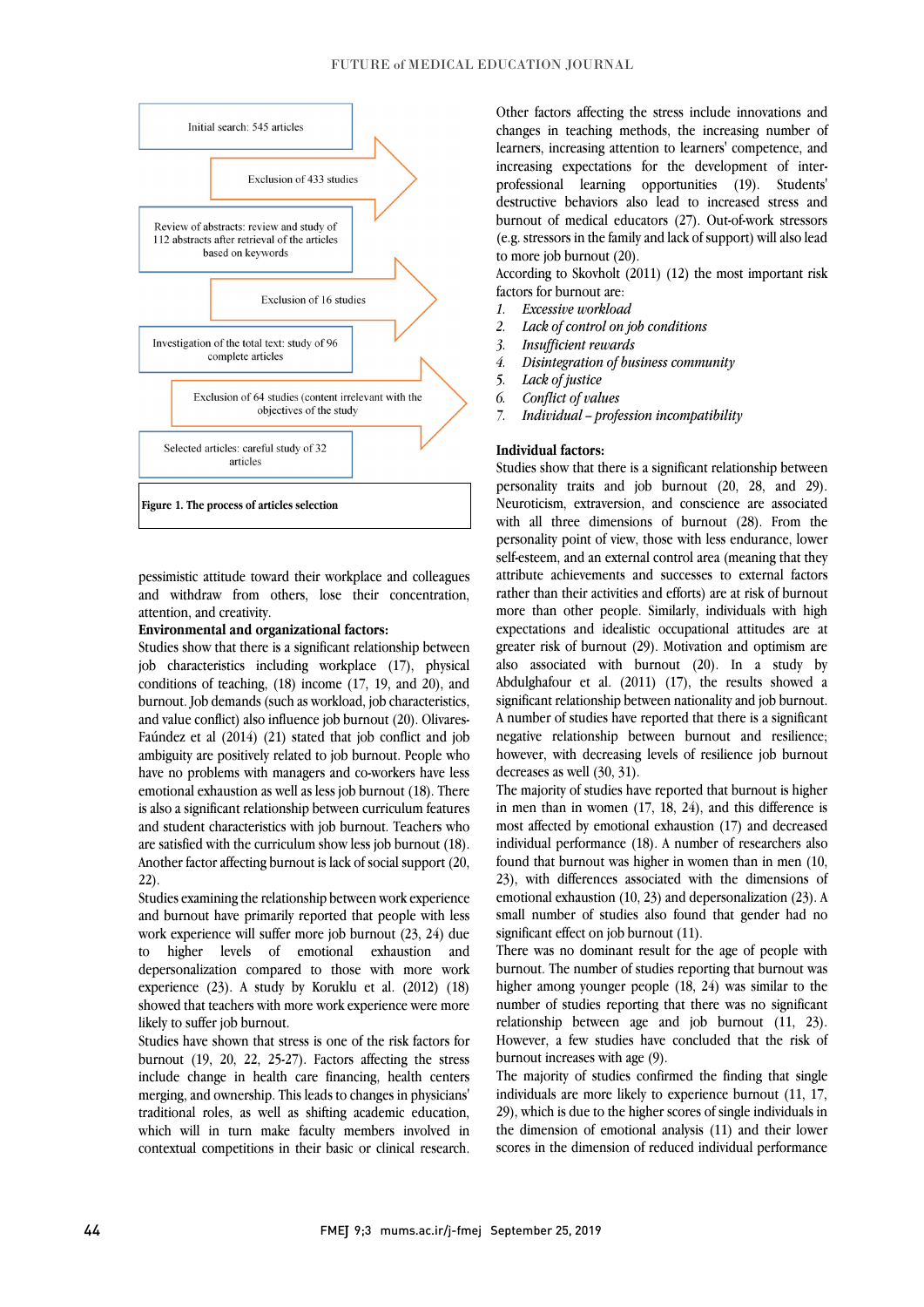(17). Being single, especially in men, increases job burnout (29). One study also found that there was no significant relationship between marital status and burnout dimensions  $(23)$ .

Studies show that there is a significant correlation between job burnout and depression (16, 20). The relationship between job burnout and other illnesses is still unclear (16). The results of the study by Rostami, Abedi, and Shafeli (2012) (32) showed that interest was inversely related to burnout, and the results were the same for both men and women.

Some research has indicated that there is a significant relationship between the academic level (29) and the type of education (9) with job burnout, as people with higher academic level are more at the risk of job burnout (29).

The summary of individual and organizational factors affecting faculty members' burnout is shown in Figure 2. **Outcomes**

Researchers mention that job burnout among faculty members causes them to feel inefficient and dissatisfied with their duties while not committing to perform their duties (20, 33). Job burnout will reduce work activities and time dedicated to teaching (20, 26), as well as the quality of education would decrease (20, 26, 33, 34) along with increased intention to leave university (33, 9) among faculty members.

#### **Strategies to prevent academic burnout**

Resilience is one of the factors contributing to the achievement of a healthy personality and the flourishing of human potential (35). Professional resilience is a dynamic process that enables individuals to cope with stressful working conditions. It also enhances their skills and performance and allows them to overcome their concerns and uncertainty about their confidence and their

 suggests that resilience is not an enduring feature but it can be developed through targeted interventions. It is therefore necessary to gain insight into the attributes supporting it and the strategies that can be used to promote it by using a robust evidence-based approach (37). Self-care is one of these Self-care is defined as a set of purposeful behavioral strategies that promote individual well-being, while reducing stress and overcoming challenges that enable the employees to professional knowledge as well as their skills (36). Evidence strategies that can be very important in avoiding burnout. communicate effectively with their client (36).

 Self-care consists of five general areas as follows (Table 1):  $\overline{a}$ 

## **DISCUSSION**

 Job burnout is important from two points of view: first it ancets individuals include itematic and causes physical as well<br>as psychological symptoms, leaving work, changing job, and inner dissatisfaction; and secondly, it reduces the quality of service provided to society and brings about dissatisfaction with services (40). Problems caused by burnout are even research activities related to human education and the production of science. Therefore, recognizing and preventing job burnout among university professors due to the sensitivity of the organization's mission can be effective In chilanchig the processors include the and and improving the quality of learning and teaching processes along with the development of specialist human resources (41). affects individuals' mental health and causes physical as well more important in those who engage in educational and in enhancing the professors' mental health and improving

 Two factors that help prevent faculty members' burnout include background as well as individual factors. Background needs in the workplace (such as degree of independence, sense of competence and independence), while individual factors are related to satisfaction with basic psychological

| <b>Individual factors</b>                                          | <b>Organizational and environmental factors</b><br>Work environment (12, 17) |  |  |
|--------------------------------------------------------------------|------------------------------------------------------------------------------|--|--|
| Neuroticism, extraversion and conscience (28)                      | Physical characteristics of the class (18)                                   |  |  |
| Resilience and self-esteem (29)                                    | Income $(12, 17, 19, 20)$                                                    |  |  |
| Occupational perspectives with high Expectations and idealism (29) | Job demands (workload, occupational features, Conflict of values) (12,       |  |  |
| Motivation (20)                                                    | 20)                                                                          |  |  |
| Nationality (17)                                                   | Job ambiguity and conflict (21)                                              |  |  |
| Job<br>Resilience (30, 31)<br>burnout                              | Relations with colleagues (18)                                               |  |  |
| Gender (10, 17, 18, 23, 24)                                        | Curriculum features and students' Characteristics (18)                       |  |  |
| Marital status (11, 17, 23, 29)                                    | Social support (20, 22)                                                      |  |  |
| Depression $(16, 20)$                                              | Work experience $(18, 23, 24)$                                               |  |  |
| Academic level (29)                                                | Job stressors (12, 19, 20, 22, 25-27)                                        |  |  |
| Type of education (9)                                              | Out-of-work stressors (20)                                                   |  |  |
| Interest $(32)$                                                    | Lack of justice (12)                                                         |  |  |
|                                                                    | Individual $-$ job incompatibility $(12)$                                    |  |  |
|                                                                    |                                                                              |  |  |

**Figure 2. Individual and organizational factors influencing faculty members' burnout**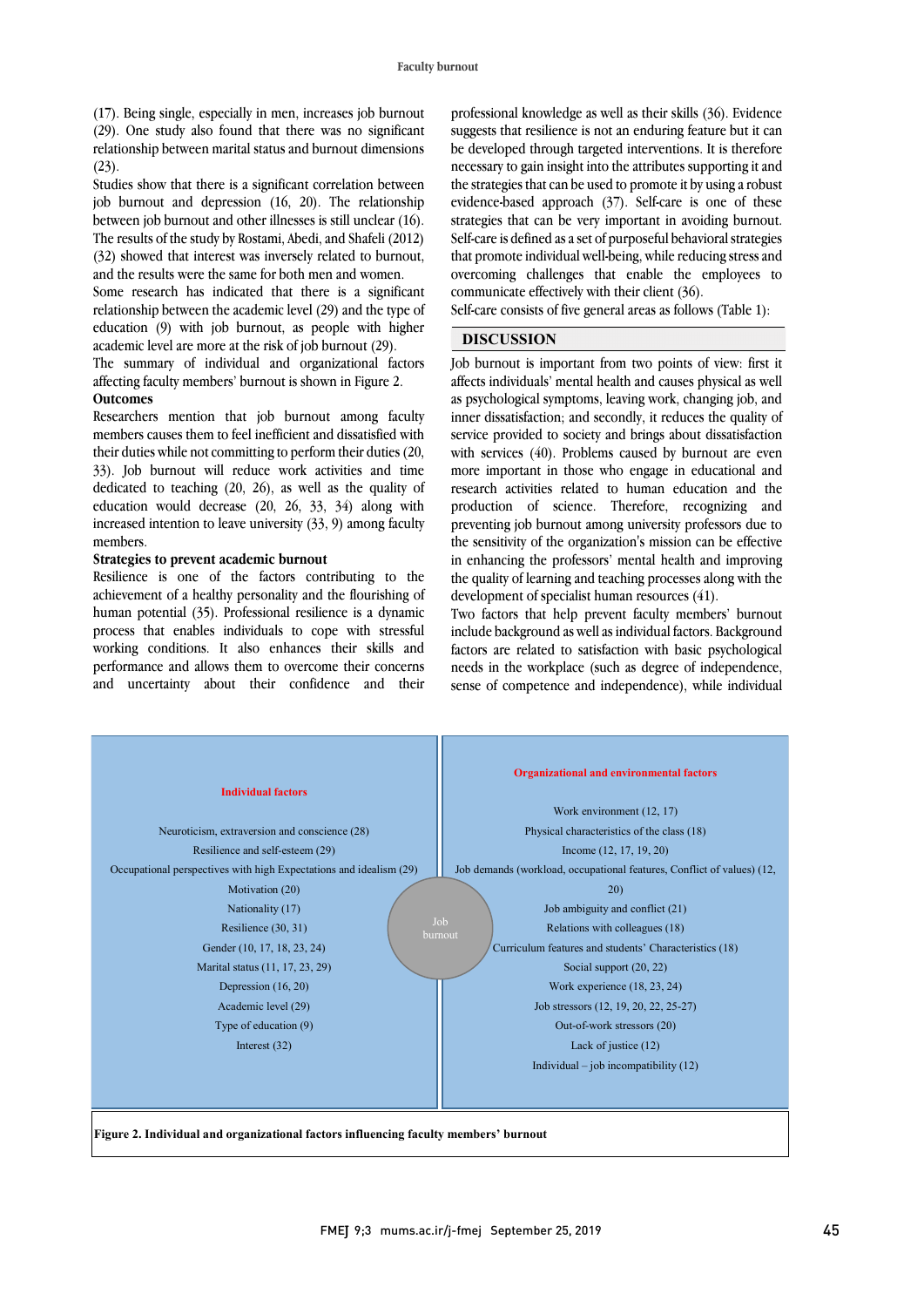| Table1. Areas of self-care                                                                                                                                                                                                                                                                                                                                                                                                        |                                                                                                                                                                                                                                                                                                                                                                                                                                                                                                                                                                                                                                                                                                         |                                                                                                                                                                                                                                                                                                                                           |                                                                                                                                                                                                                                                               |                                                                                                                                                                                                                                                                                                                                                                                                                                                                                                                                                 |
|-----------------------------------------------------------------------------------------------------------------------------------------------------------------------------------------------------------------------------------------------------------------------------------------------------------------------------------------------------------------------------------------------------------------------------------|---------------------------------------------------------------------------------------------------------------------------------------------------------------------------------------------------------------------------------------------------------------------------------------------------------------------------------------------------------------------------------------------------------------------------------------------------------------------------------------------------------------------------------------------------------------------------------------------------------------------------------------------------------------------------------------------------------|-------------------------------------------------------------------------------------------------------------------------------------------------------------------------------------------------------------------------------------------------------------------------------------------------------------------------------------------|---------------------------------------------------------------------------------------------------------------------------------------------------------------------------------------------------------------------------------------------------------------|-------------------------------------------------------------------------------------------------------------------------------------------------------------------------------------------------------------------------------------------------------------------------------------------------------------------------------------------------------------------------------------------------------------------------------------------------------------------------------------------------------------------------------------------------|
| Physical self-care                                                                                                                                                                                                                                                                                                                                                                                                                | Mental self-care                                                                                                                                                                                                                                                                                                                                                                                                                                                                                                                                                                                                                                                                                        | <b>Emotional self-care</b>                                                                                                                                                                                                                                                                                                                | <b>Spiritual self-care</b>                                                                                                                                                                                                                                    | Work place/professional<br>self-care                                                                                                                                                                                                                                                                                                                                                                                                                                                                                                            |
| Keep healthy life style<br>(eat healthy and regular<br>food, sleep well, do<br>exercise, participate in<br>recreational activities).<br>Try techniques of slow<br>breathing, muscle<br>relaxation, and imaging.<br>If your symptoms of<br>burnout last more than<br>two weeks, seek help<br>from a physician,<br>psychologist, or mental<br>health counselor.<br>Give yourself plenty of<br>break, take time off.<br>Travel (38). | Find at least three<br>activities that reduce your<br>stress and do them<br>regularly.<br>Start your day with a<br>positive note.<br>Start your day with an<br>activity that gives you<br>energy and puts you in a<br>good mood.<br>Pay attention to your inner<br>experience, dreams.<br>thoughts, imaginations,<br>and feelings.<br>Sometimes say no to new<br>responsibilities. Allocate<br>time to yourself, your<br>family, and friends. Keep<br>the balance between<br>individual and<br>occupational life.<br>Find your support system<br>and keep yourself against<br>isolation.<br>Do works you are amateur<br>in.<br>Make your intelligence<br>involved in a new area<br>$(12, 13, 37, 39)$ . | Spend time with the<br>people you enjoy.<br>Be in continuous contact<br>with important people in<br>your life.<br>Be kind to and proud of<br>yourself.<br>Play with children.<br>Identify people, objects,<br>places, and activities that<br>make you calm.<br>Seek things that make<br>you laugh. keep your<br>sense of humor $(12, 38)$ | Spend time to pray and<br>ponder.<br>Spend some time in the<br>nature.<br>Participate in a spiritual<br>gathering. Express your<br>appreciation.<br>Read and listen to<br>inspiring literature.<br>Be aware of the secrets<br>and tangible dimensions<br>(39) | Maintain your professional<br>identity.<br>Control your occupational<br>responsibilities.<br>Spend time to chat with<br>your colleagues.<br>Specify borders with<br>clients and colleagues'<br>balance workload.<br>Tidy your work space.<br>Seek consultation and<br>negotiation for your<br>requirements.<br>Identify activities that are<br>exciting, promoting, and<br>of life, remember the dead rewarding' have a support<br>group.<br>foster an organizational<br>culture in work<br>environment with the help<br>of managers $(12, 39)$ |

factors include satisfaction with basic needs, motivation and self-efficacy (19). Environmental and organizational factors are more effective than individual factors in preventing faculty members' job burnout (8, 29). By combining individual and organizational characteristics with work areas, sustainable workload, sense of choice and control, recognition and reward, supportive work society, fairness, and meaningful as well as valuable work, burnout can be prevented (29).

Another factor that helps to achieve a healthy personality and flourish human capabilities is resilience. Resilience, as one of the individual capacities, has an effective role in preventing and reducing mental disorders and enhancing mental health (35). An important consequence of resilience is effective coping, mastery, and adaptation (42), which in turn improves individuals' performance and inner satisfaction along with satisfying others who interact with the individual (35).

Since the issue of burnout among faculty members is one of the most important topics about which numerous studies have been performed, it may have included more research from other existing databases, but the reviews among available resources revealed that all of them have cited similar points and factors that are also mentioned in this paper.

Considering the importance of the role of professors, it

seems that ignoring environmental and organizational factors as well as psychological and personality traits in professors leads to adverse effects on their mental health, increasing job burnout and consequently, diminishing quality of human capital education. Therefore, understanding of burnout, its causes and ways to prevent it, helps professors and educational managers to prevent this problem and its outcomes. The results of this study can be used to manage burnout in faculty members and managers.

#### **Ethical considerations**

Ethical issues (Including plagiarism, informed consent, misconduct, data fabrication and/or falsification, double publication and/or submission, redundancy, etc.) have been completely observed by the authors.

### **ACKNOWLEDGEMENT**

Authors are grateful to the research assistant of Mashhad University of Medical Sciences who supported this study.

**Financial Support:** This article is part of a Master's thesis in Medical Education with the code of 940046 at Mashhad University of Medical Sciences.

**Conflict of interest:** The authors declare that there is no conflict of interest.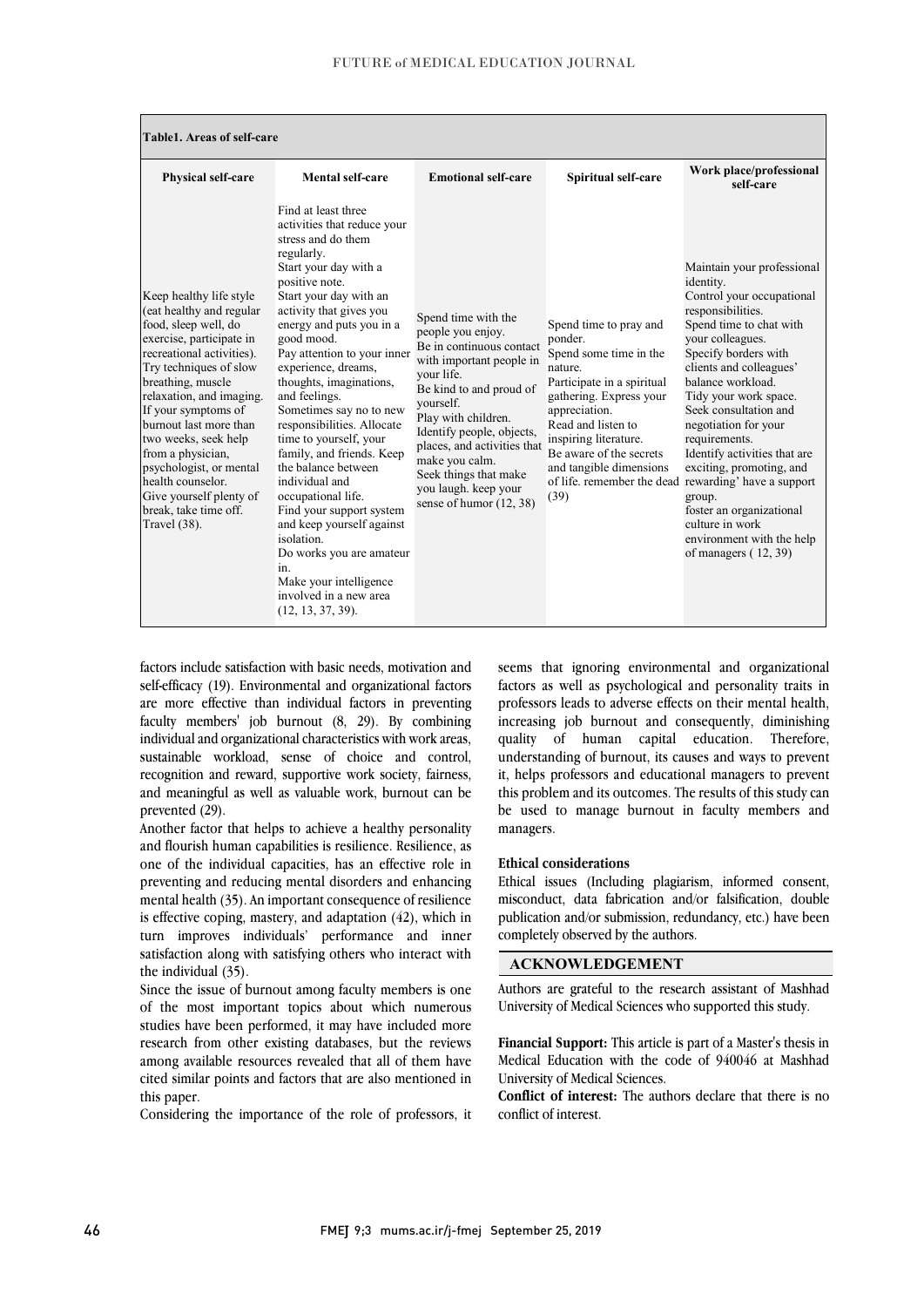#### **REFERENCES**

1. Emadzadeh M. Economics of Education. Isfahan: Publications of Academic Center for Education, Culture & Research; 2003. Persian.

2. Galeyie A, Seyad Alavi S. The role of Islamic Azad University in Tehran Suburbs, sustainable development (Case of study: Islamshahr Division). Journal of Iranian Social Development Studies (JISDS). 2013;5(2):103-16. Persian.

3. Self-care for teachers. Agnesian Health Care [Internet]. 2004 [cited 30/ 12/ 2014]. Available from:

www.dollandassociates.com/

4. Shahsavani K, Faraj Elahi M, Zarif Sanaiey N. Characteristics of a good lecturer from the viewpoints of the students of universities offering virtual education in Shiraz. Magazine of ELearning Distribution in Academy (MEDIA). 2014;5(2):52-60. Persian.

5. Karimi Moonaghi H, Akbari Lakeh M, Makarem A, Esmaeili H, Ebrahimi M. Can Spiritual Intelligence Affect Professionalism in Medical Faculty Members? Edu R Med S. 2013;2(1):3-8.

6. Karimi Moonaghi H, Zhianifard A, Jafarzadeh H, Behnam H, Tavakol-Afshari J. A survey obstacles and problems promotion process: Untold of faculty members. Journal of Medical Education Development 2015;8(18):37-85. Persian.

7. Hakanen J, Bakker A, Schaufeli W. Burnout and work engagement among teachers. J Sch Psychol. 2006;43:495-513.

8. Bahrami F, Mokhtari S. Evaluation of burnout and its influencing factors among Esfahan university professors. Career and organizational counseling 2008;2:57-72. Persian.

9. Aquino E, Lee Y-M, Spawn N, Bishop-Royse J. The impact of burnout on doctorate nursing faculty's intent to leave their academic position: A descriptive survey research design. Nurse Educ Today. 2018;69:35-40.

10. Heidari A, Ahanchiyan M, Mahdizadeh SM. Survey the burnout and its effect in gwork environment factors on nursing faculty members in Khorasan Razavi province in 1391. Journal of Sabzevar University of Medical Sciences. 2014;21(1):17-27. Persian.

11. Arefi M, Ghahramani M, Taheri M. Levels of burn out and its relationship with certain demographic factors among faculty members of shahid beheshti university. Journal of Applied Psychology. 2010;4(2):72- 86. Persian.

12. Skovholt T, Trotter-Mathieson M. The resilience Practitioner : burnout prevention and self-care strategies for health professionals. 2 ed. University of Minnesota & Private Practice2011.

13. Kravits K, McAllister-Black R, Grant M, Kirk C. Self-care strategies for nurses: A psycho-educational intervention for stress reduction and the prevention of burnout. Appl Nurs Res. 2010;23(3):130-8.

14. Hu Q, Schaufeli WB. The factorial validity of the Maslach Burnout Inventory– student survey in China. Psychol Rep. 2009;105(2):394-408.

15. Yavuz G, Dogan N. Maslach burnout inventory-student survey (MBI-SS): a validity Procedia Soc Behav Sci. 2014;116:2453-7.

16. Korczak D, Huber B, Kister C. Differential diagnostic of the burnout syndrome. GMS Health Technol Assess. 2010;6.

17. Abdulghafour YA, Bo-Hamra AM, Al-Randi MS, Kamel MI, El-Shazly MK. Burnout syndrome among physicians working in primary health care centers in Kuwait. Alexandria Journal of Medicine. 2011;47(4). 18. Koruklu N, Feyzioglu B, Ozenoglu-Kiremit H, Aladag E. Teachers' Burnout Levels in terms of Some Variables. Educational Sciences: Theory and Practice. 2012;12(3):1823-30.

19. Shah DT, Williams VN, Thorndyke LE, Marsh EE, Sonnino RE, Block SM, et al. Restoring Faculty Vitality in Academic Medicine When Burnout Threatens. Academic Medicine. 2018;93(7):979–84.

20. Sabagh Z, Hall NC, Sar A. Antecedents, correlates and consequences of faculty burnout. Educational Research 2018;60(2):131-56.

21. Olivares-Faúndez VE, Gil-Monte PR, Mena L, Jélvez-Wilke C, Figueiredo-Ferraz H. Relationships between burnout and role ambiguity, role conflict and employee absenteeism among health workers. terapia psicolÓgica. 2014;32(2).

22. Kim B, Jee S, Lee J, An S, Lee SM. Relationships between social support and student burnout: A meta-analytic approach. Stress Health. 2017;34(1):127-34.

23. Kouhpayezade J, Aghilinejad M, Mokamelkhah EK, Golabadi M. Professional Burnout and related factors in employees of Ex-Iran University of Medical Sciences faculties in 2010. Razi Journal of Medical Sciences. 2011;18(90). Persian.

24. Abdi Masooleh F, Kaviani H, Khaghanizade M, Momeni Araghi A. The relationship between burnout and mental health among nurse. Tehran University Medical Journal. 2007;65(6):65-75. Persian.

25. Nikodijević A, Labrović JA, Đoković A. Academic burnout among students at Faculty of Organizational Sciences. Journal for Theory and Practice Management. 2012;64:64-53.

26. Brenner AM, Beresin EV, Coverdale JH, Louie AK, Balon R, Guerrero AP, et al. Time to Teach: Addressing the Pressure on Faculty Time for Education. Springer; 2018.

27. Karimi Moonaghi H, Rad M, torkmannejad sabzevari M. Management of Challenging Behavior (Incivility) among Medical Students. Future Med Educ J. 2014;4(1):32-7.

28. Morgan B, De Bruin K. The relationship between the big five personality traits and burnout in South African university students. S Afr J Psychol. 2010;40(2):182-91.

29. Shirey MR. Stress and burnout in nursing faculty. Nurse Educ. 2006;31(3):95-7. 30. Amini F. The relationships between resiliency and burnout in nurses. J Res Dev Nurs Midw.

2014;11:94-102. Persian.

31. Taylor J. The Power of Resilience: A Theoretical Model to Empower, Encourage and Retain Teachers. Qual Rep. 2013;1(18):1-25.

32. Rostami Z, Abedi M, Schaufeli W. Does interest predict academic burnout? Interdisciplinary Journal of Contemporary Research in Business. 2012;3(9):877-85.

33. Haberman M. Teacher burnout in black and white. The new educator. 2005;1(3):153- 75.

34. Adel A, Gholamrezayi D, Danayi Fard H, Khodad Hosseni S. Analyze the challenges of higher education in the Fifth Development Plan. Strategy For Culture 2014;6(21):139-71. Persian.

35. Luthans F, Avolio BJ, Avey JB, Norman SM. Positive psychological capital: Measurement and relationship with performance and satisfaction. Pers psychol. 2007;60(3):541-72.

36. Acker GM. Self–care practices among social workers: do they predict job satisfaction and turnover intention? Soc Work Ment Health. 2018;16(6):710-24. 37. Grant L, Kinman G. The importance of